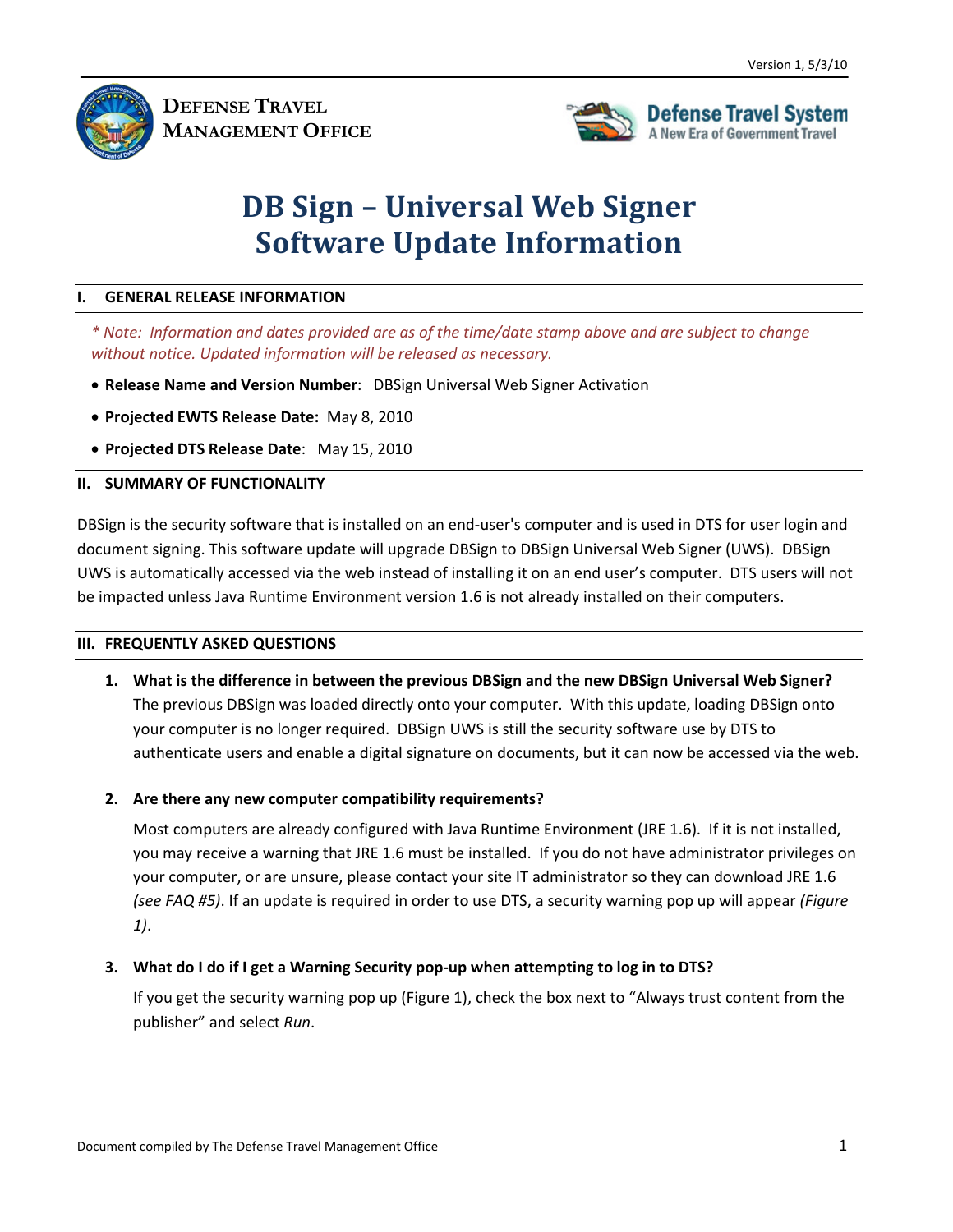

*Figure 1: Security Warning Pop-Up Box*

### **4. If no updates are required, what will I see at login or when I am ready to sign a DTS document?**

If the *Choosing Signing Certificate* box appears *(Figure 2)*, select your non-email certificate (the one without "Email" in the description) and select *OK*.

| $\vert x \vert$<br>& Choose Signing Certificate                                    |                                                                |              |
|------------------------------------------------------------------------------------|----------------------------------------------------------------|--------------|
| You have more than one certificate. Please select the correct certificate.         |                                                                |              |
| Certificate List:                                                                  |                                                                |              |
|                                                                                    | Description                                                    |              |
| cn=Carson.Terry.T.9000012689.ou=OTHER.ou=PKI.ou=DoD.o=U.S. Government.c=US         |                                                                |              |
| cn=Carson.Terry.D.9000012697,ou=OTHER,ou=PKI,ou=DoD,o=U.S. Government,c=US         |                                                                |              |
| cn=Carson.Terry.A.9000012694.ou=OTHER.ou=PKI.ou=DoD.o=U.S. Government.c=US         |                                                                |              |
|                                                                                    |                                                                |              |
|                                                                                    |                                                                |              |
|                                                                                    |                                                                |              |
|                                                                                    |                                                                |              |
|                                                                                    |                                                                |              |
| Certificate Details:                                                               |                                                                |              |
| Subject: cn=Carson.Terry.T.9000012689,ou=OTHER,ou=PKI,ou=DoD,o=U.S. Government,c=L |                                                                |              |
|                                                                                    | Issuer: cn=DOD JITC CA-13.ou=PKI.ou=DoD.o=U.S. Government.c=US |              |
| Serial No: 5443                                                                    |                                                                |              |
| Valid From:                                                                        | 2008-09-08 14:24:10                                            |              |
|                                                                                    | Valid To: 2011-09-09 14:24:10                                  |              |
|                                                                                    | Fingerprint: 4C60F8FC3CA0AC00ADF78AB25748451114FC5660          |              |
| About DBsign                                                                       |                                                                | Cancel<br>OK |

*Figure 2: Choose Signing Certificate Pop-Up Box*

# **5. Where can my IT administrators get more information about JRE 1.6?**

IT administrators can get more information and download JRE 1.6 from Sun Microsystems at: [http://java.sun.com/javase/downloads/widget/jdk6.jsp.](http://java.sun.com/javase/downloads/widget/jdk6.jsp)

## **6. Where can I get more information on DBSign?**

Go to the DTS website at: [www.defensetravel.osd.mil](http://www.defensetravel.osd.mil/) and select the *First Time Users* button.